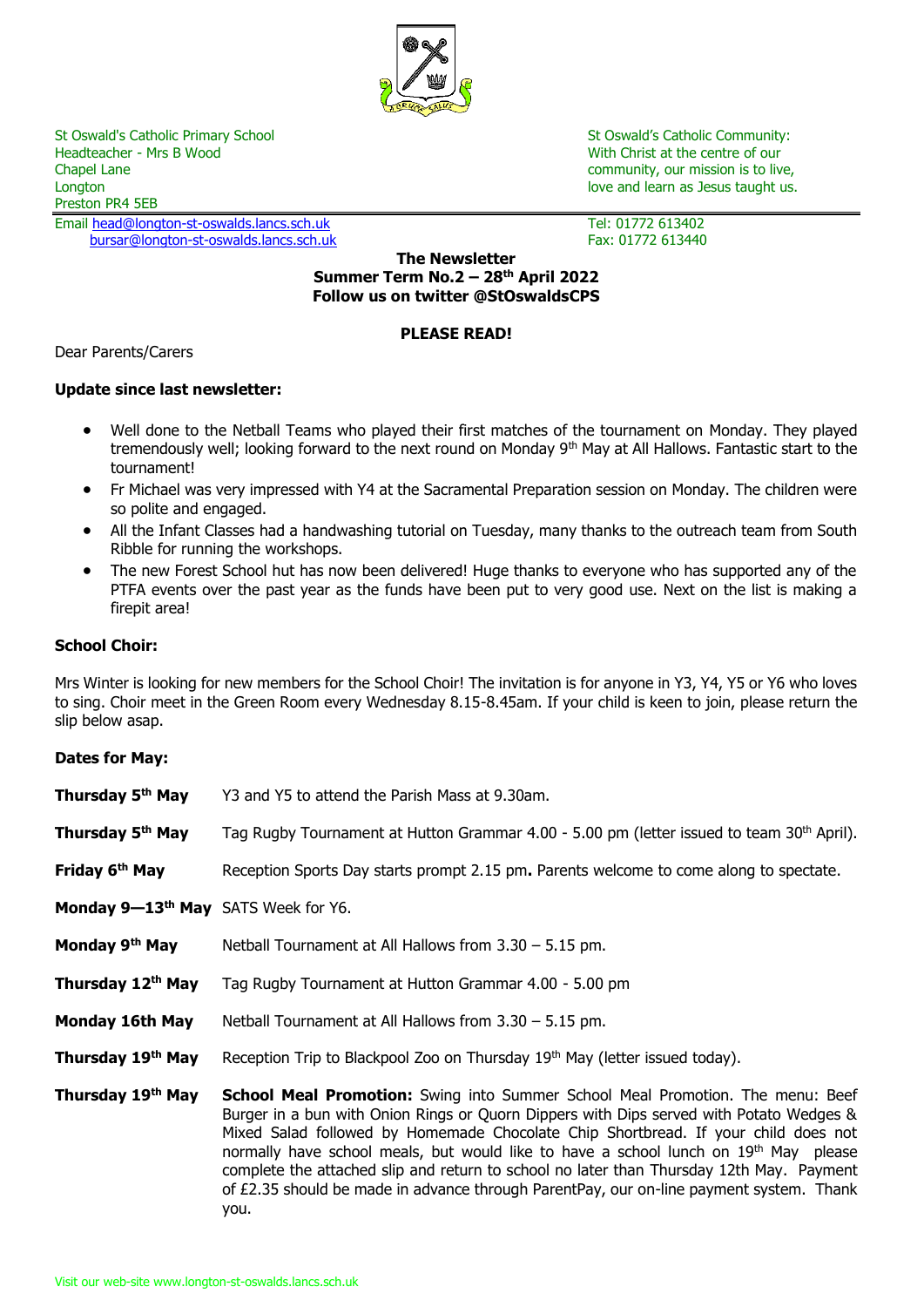- **Friday 20th May** Sculpture Workshop at Bury Art Gallery for Y6 all day. A brilliant once in a lifetime opportunity to work with the talented Tony Heaton OBE. Letter sent home today.
- **Tuesday 24th May** School Photographer in school to take class photos.
- **Tuesday 24th May** Sports Day for Y1 2.15pm. Parents can come along to spectate.
- **Wednesday 25th May** Whole school celebration for The Queen's Platinum Jubilee on. The children are to come to school dressed in red, white and blue!
- **Wednesday 25th May School Meal Promotion:** Platinum Jubilee Street Party School Meal Promotion. The menu: Choice of filled sandwiches, Sausage Rolls, Crudities & Crisps followed by Jam & Cream Butterfly Buns. If your child does not normally have school meals, but would like to have a school lunch on 25<sup>th</sup> May please complete the attached slip and return to school no later than Wednesday 18<sup>th</sup> May . Payment of £2.35 should be made in advance through ParentPay, our on-line payment system. Thank you.
- **Thursday 26th May** Y3, Y4, Y5 and Y6 will be celebrating Mass for the Feast of The Ascension at 2.15pm. Parents are invited.
- **Friday 27<sup>th</sup> May** Sports Day for Y2 2.15pm. Parents can come along to spectate.

Finish for half term at 3.15 pm on Friday  $27<sup>th</sup>$  May.

#### **ParentPay Reminders:**

Please may I remind parents to check their ParentPay account regularly and ensure that it is topped up and in credit! Outstanding amounts should never accrue to more than two weeks of debt, i.e. £23.50 for school meals and £35.00 for Early Birds.

## **The Play Stop After School Club:**

WE ARE HIRING!!!

If you are an enthusiastic, friendly person who:

- loves working with children
- holds a childcare qualification or is willing to work towards one.
- works well within a team

This position would be to cover at the The Play Stop settings at Longton and Croston.

For an application form please email Janine - [theplaystop123@gmail.com](mailto:theplaystop123@gmail.com)

## **Busy Parents:**

Mrs Goulden is now compiling the results from the Climate Change Survey that was in the newsletter in March. If you didn't get the chance to take part, here are the links:

[https://forms.office.com/Pages/ResponsePage.aspx?id=gpn262sDxEyyAnrrGUxQZY\\_jvSsRZC5NmS2Di2hw\\_MZUQU1](https://checkpoint.url-protection.com/v1/url?o=https%3A//forms.office.com/Pages/ResponsePage.aspx%3Fid%3Dgpn262sDxEyyAnrrGUxQZY_jvSsRZC5NmS2Di2hw_MZUQU1MOVRKQ1lMWjNHWU8zNlhXT0xHWUdCSC4u&g=MWI2YzE5NWJiZWMyZmRkNA==&h=YWVhMTE1OGE4NWYxZjMxNzQ3N2NmYzI2NjMyZTFmYTA2NzViYTliZTJmNzI2NmMyODNmMTc3M2UwMmQ3YWZiYw==&p=Y3AxZTp1Y2xhbmxpdmU6Y2hlY2twb2ludDpvZmZpY2UzNjVfZW1haWxzX2VtYWlsOjViYTk0M2ZhZmNlNDg3ZjAxN2FjYzFmMmJkMDJlOTcwOnYx) [MOVRKQ1lMWjNHWU8zNlhXT0xHWUdCSC4u](https://checkpoint.url-protection.com/v1/url?o=https%3A//forms.office.com/Pages/ResponsePage.aspx%3Fid%3Dgpn262sDxEyyAnrrGUxQZY_jvSsRZC5NmS2Di2hw_MZUQU1MOVRKQ1lMWjNHWU8zNlhXT0xHWUdCSC4u&g=MWI2YzE5NWJiZWMyZmRkNA==&h=YWVhMTE1OGE4NWYxZjMxNzQ3N2NmYzI2NjMyZTFmYTA2NzViYTliZTJmNzI2NmMyODNmMTc3M2UwMmQ3YWZiYw==&p=Y3AxZTp1Y2xhbmxpdmU6Y2hlY2twb2ludDpvZmZpY2UzNjVfZW1haWxzX2VtYWlsOjViYTk0M2ZhZmNlNDg3ZjAxN2FjYzFmMmJkMDJlOTcwOnYx)

[https://forms.office.com/Pages/ResponsePage.aspx?id=gpn262sDxEyyAnrrGUxQZY\\_jvSsRZC5NmS2Di2hw\\_MZURjBT](https://checkpoint.url-protection.com/v1/url?o=https%3A//forms.office.com/Pages/ResponsePage.aspx%3Fid%3Dgpn262sDxEyyAnrrGUxQZY_jvSsRZC5NmS2Di2hw_MZURjBTN0xIS09BVkJDNlhIMEVYSUg5VjBMMi4u&g=YmVhMTc2MDM3ZDQxMmI2NQ==&h=Yzc0NDdkMjQ0OTM0YmNkNWQ5YTRhYzgyNjg5ZGYwZWVlNDFhY2MzNjRmNGZkNmY3N2JiYmFmNDliYWU1MmJkZg==&p=Y3AxZTp1Y2xhbmxpdmU6Y2hlY2twb2ludDpvZmZpY2UzNjVfZW1haWxzX2VtYWlsOjViYTk0M2ZhZmNlNDg3ZjAxN2FjYzFmMmJkMDJlOTcwOnYx) [N0xIS09BVkJDNlhIMEVYSUg5VjBMMi4u](https://checkpoint.url-protection.com/v1/url?o=https%3A//forms.office.com/Pages/ResponsePage.aspx%3Fid%3Dgpn262sDxEyyAnrrGUxQZY_jvSsRZC5NmS2Di2hw_MZURjBTN0xIS09BVkJDNlhIMEVYSUg5VjBMMi4u&g=YmVhMTc2MDM3ZDQxMmI2NQ==&h=Yzc0NDdkMjQ0OTM0YmNkNWQ5YTRhYzgyNjg5ZGYwZWVlNDFhY2MzNjRmNGZkNmY3N2JiYmFmNDliYWU1MmJkZg==&p=Y3AxZTp1Y2xhbmxpdmU6Y2hlY2twb2ludDpvZmZpY2UzNjVfZW1haWxzX2VtYWlsOjViYTk0M2ZhZmNlNDg3ZjAxN2FjYzFmMmJkMDJlOTcwOnYx)

Mrs Benson is running the 5K Cash for Kids and is passionate about supporting local communities so if you want to donate to a great cause, follow the link. Good Luck Mrs Benson!

[https://www.cashforkidsgive.co.uk/campaign/cash-for-kids-day-2022-rock-ghr-5k-a-day](https://www.cashforkidsgive.co.uk/campaign/cash-for-kids-day-2022-rock-ghr-5k-a-day-fundraising/fundraisers/lorna-benson/)[fundraising/fundraisers/lorna-benson/](https://www.cashforkidsgive.co.uk/campaign/cash-for-kids-day-2022-rock-ghr-5k-a-day-fundraising/fundraisers/lorna-benson/)

And finally…

As always, if you have any queries or concerns, please do get in touch and we will do our best to help!

Yours sincerely

B Wood Headteacher